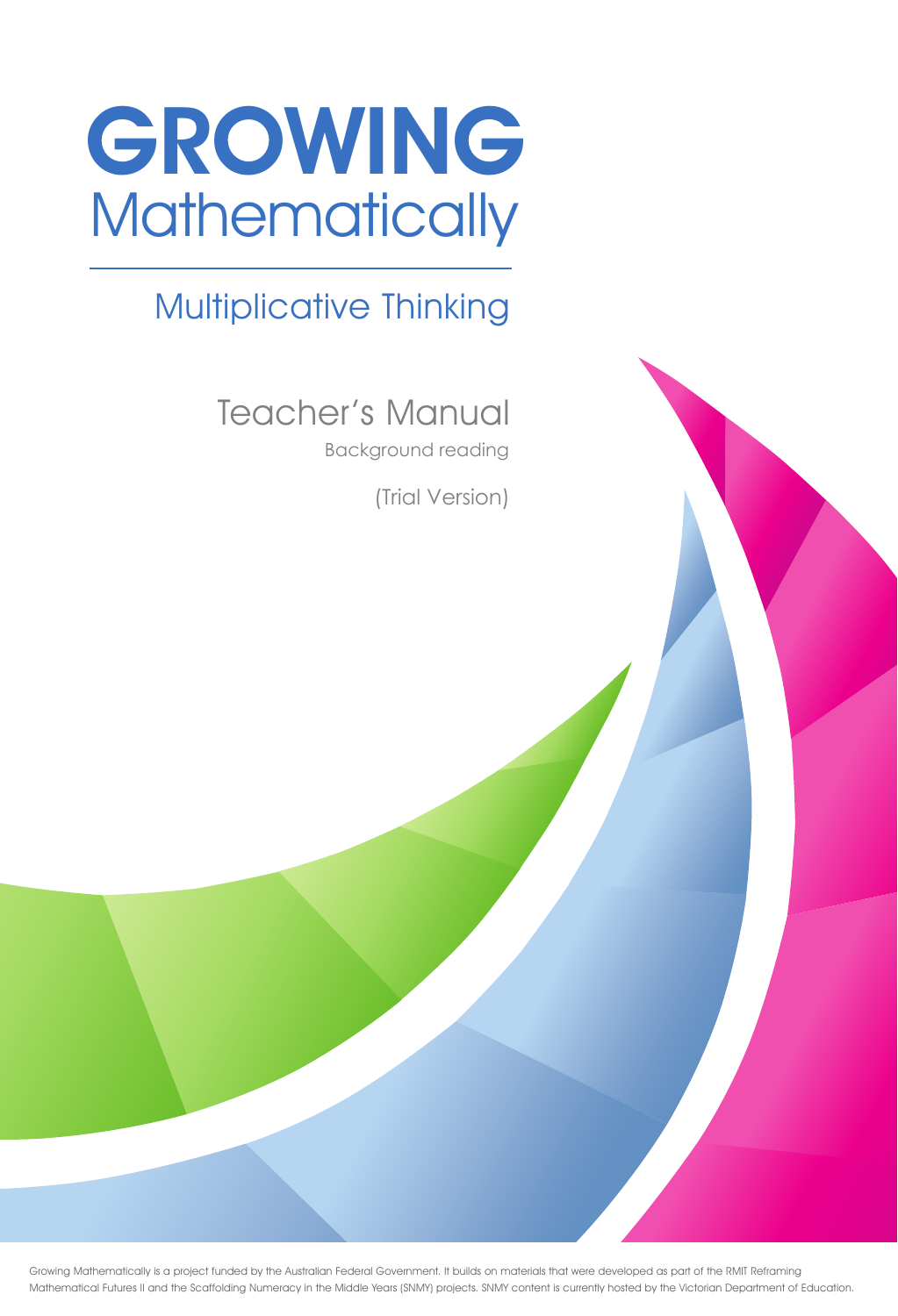## **GROWING MATHEMATICALLY: Multiplicative Thinking**

## **(DRAFT) TEACHER MANUAL**

## *Supporting a targeted teaching approach to multiplicative thinking in the middle years based on an evidenced-based learning progression*

This resource has been produced by the Australian Association of Mathematics Teachers (AAMT), in collaboration with Emerita Professor Di Siemon of RMIT and her colleagues with funding from the Commonwealth Government of Australia.

The aim of the Manual is to add value to the existing formative assessment materials for multiplicative thinking developed by the *Scaffolding Numeracy in the Middle Years Project* (Siemon, Breed, Dole, Izard, & Virgona, 2006)<sup>1</sup>.

The update has been made possible by the results of the *Reframing Mathematical Futures* (2013–2018) projects that explored the efficacy of using the SNMY materials in secondary schools alongside the development of similar formative assessment materials for algebraic, geometrical and statistical reasoning (Siemon, Callingham, Day, Horne, Seah, Stevens, & Watson, 2018).

### **CONTENTS**

- **What is MT?** Definition of multiplicative thinking
- **Why is MT important?** Brief description of the SNMY and RMFII projects, data to show MT the issue in the middle years and targeted teaching works!
- **Supporting the development of multiplicative thinking** the SNMY formative assessment materials
- **Targeted teaching** description and evidence to show that TT works
- **Instructions** how to administer and mark assessment options
- **Student work samples** to help interpret scoring rubrics
- **Learning Assessment Framework for Multiplicative Thinking** learning progression, teaching advice, and link to related resources
- **Case Studies** examples to show how schools have implemented a TT approach
- **ACARA Mapping** alignment between MT Learning Progression, the *Australian Curriculum: Mathematics*, and the National Numeracy Continuum

 $\overline{a}$ 1

https://www.education.vic.gov.au/school/teachers/teachingresources/discipline/maths/asses sment/Pages/scaffoldnum.aspx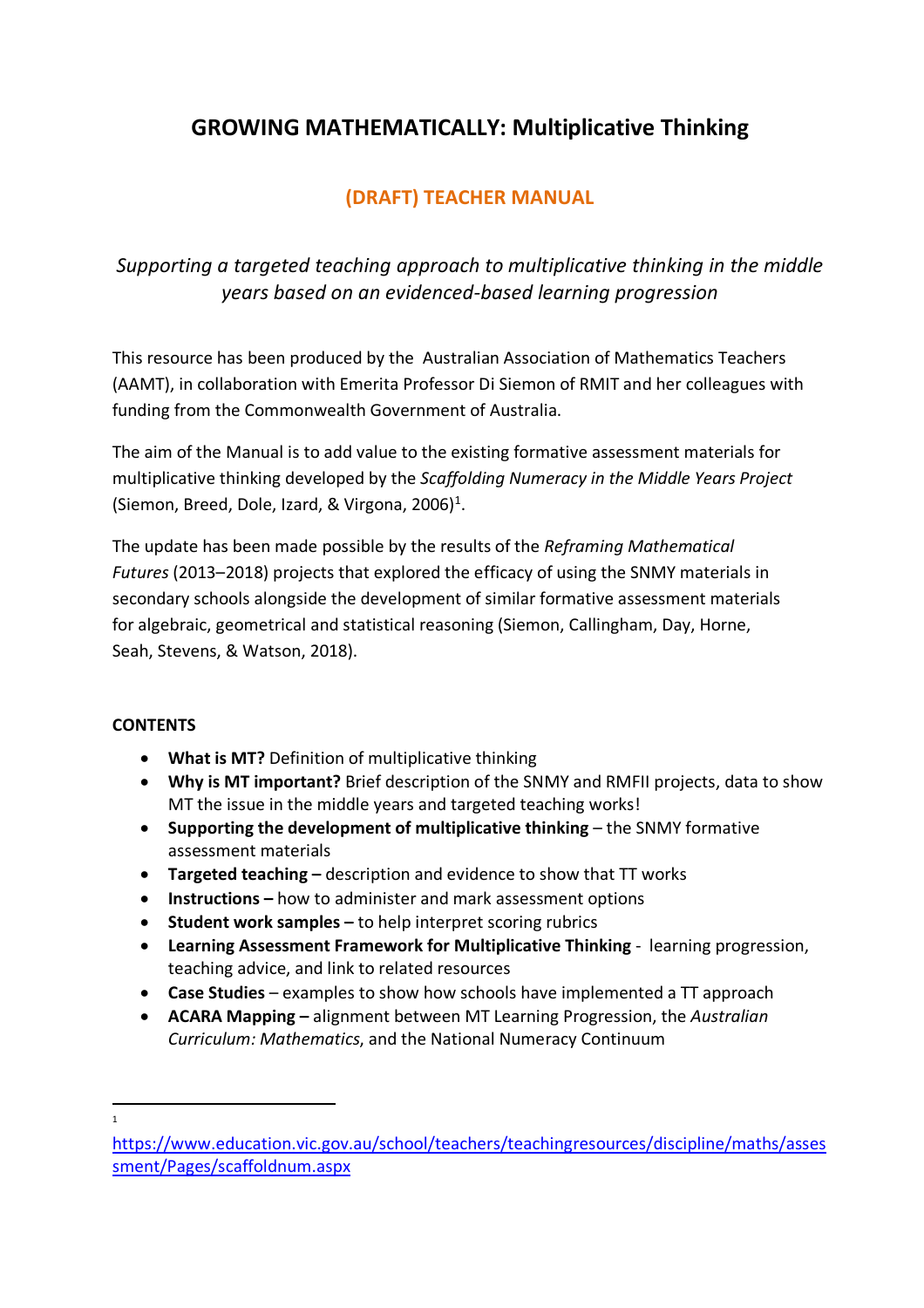- **References/Further Reading** links to relevant research papers, wider reading (to be completed)
- **Research Basis** Appendices (to be added)



Figure 1. A conceptual map of the Growing Mathematically – Multiplicative Thinking Resource.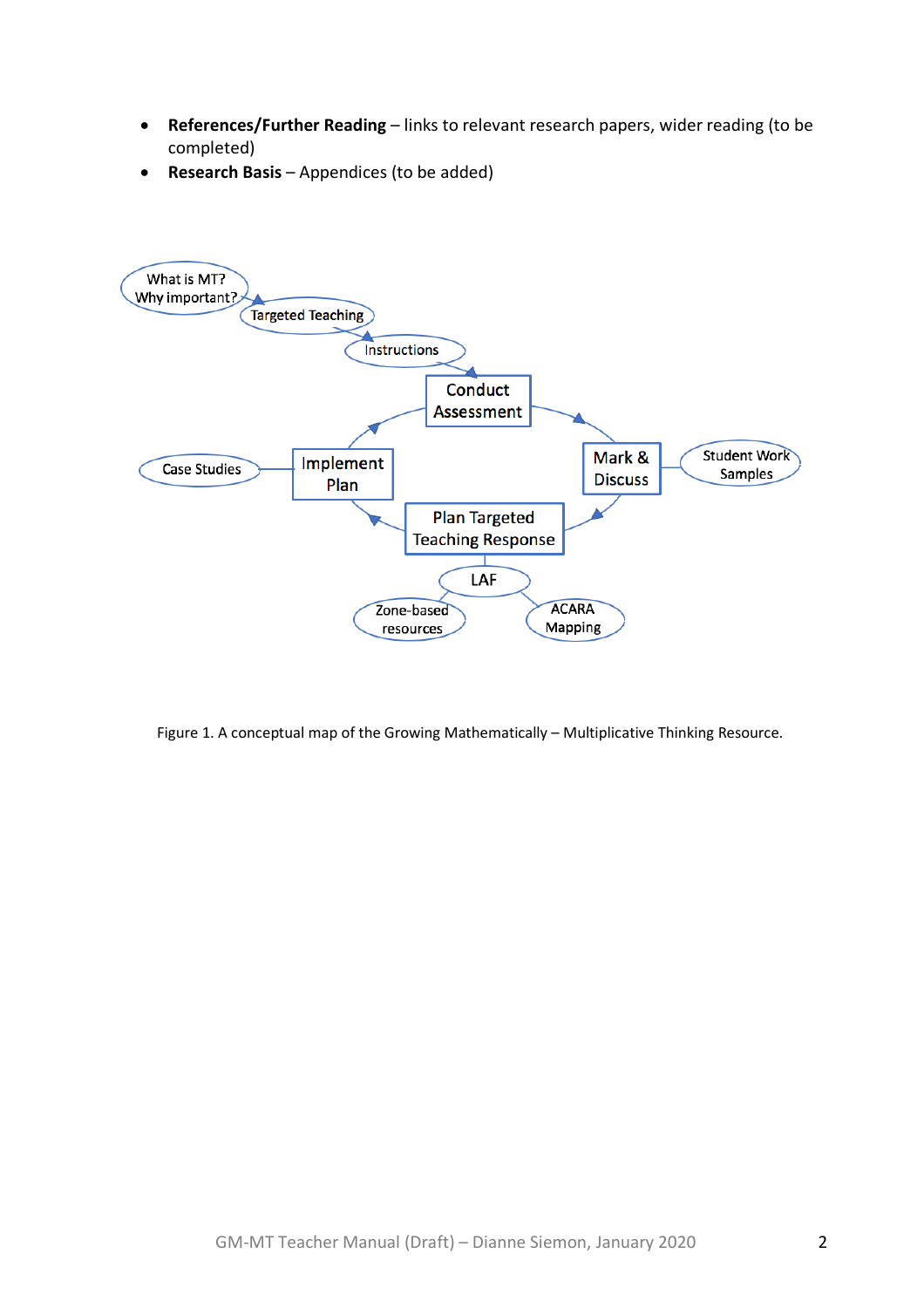## **What is multiplicative thinking?**

Multiplicative thinking involves recognising and working with relationships between quantities. Although some aspects of multiplicative thinking are available to young children, multiplicative thinking is substantially more complex than additive thinking and may take many years to achieve (Lamon, 2012; Vergnaud, 1983). This is because multiplicative thinking is concerned with processes such as replicating, shrinking, enlarging, and exponentiating that are fundamentally more complex than the more obvious processes of aggregation and disaggregation associated with additive thinking and the use of whole numbers (Siemon, Beswick, Brady, Clark, Faragher & Warren, 2015).

Multiplicative thinking is qualitatively different to additive thinking. It is evident when students:

- work flexibly and confidently with an extended range of numbers (i.e. larger whole numbers, fractions decimals, per cent, and ratios);
- solve problems involving multiplication and division, including direct and indirect proportion using strategies appropriate to the task; and
- explain and communicate their reasoning in a variety of ways (e.g. words, diagrams, symbolic expressions, and written algorithms. (Siemon, Breed, & Virgona, 2005).

In short, where additive thinking involves the aggregation or disaggregation of collections (e.g., \$634 + \$478 or finding the difference between 82 kg and 67 kg), multiplicative thinking involves reasoning with relationships between quantities, for example,

- 3 bags of wool per sheep, 5 sheep, how many bags of wool?,
- At an average speed of 85 km/hour, how long will it take to travel 367 km?.

Additive problems generally involve one measure space (e.g., dollars or kilograms) while multiplicative problems generally involve working with two (or more) measure spaces (e.g. bags of wool, number of sheep) and a relationship between the two (i.e. 3 bags of wool per sheep).

Because simple multiplicative problems such as '24 strawberry plants per row, 17 rows, how many strawberry plants?' can be solved additively using repeated addition or by using a learnt algorithm and known facts, it can be difficult to determine whether or not a student is thinking multiplicatively. Where this becomes apparent is where the problems involve larger whole numbers, fractions, decimals, per cent or ratios, and/or more complex relationships between quantities. For example, the following problems will generally provoke a range of strategies, not all of which are multiplicative

A muffin recipe uses 2/3 cup of milk to make 12 muffins. How many muffins can be made with 6 cups of milk?

A small business owner wants to offer a further 20% discount on her summer clothing range, but she needs to ensure she covers the wholesale price. The wholesale price of a summer top was \$73. If the original price of the top was \$139 and it was currently on sale for 30%, can she offer a 20% discount on the already discounted price?

Mobile phone covers are offered in 5 different sizes, 3 different styles, and 14 different colours. How many different phone covers need to be ordered to have 3 of each type in stock?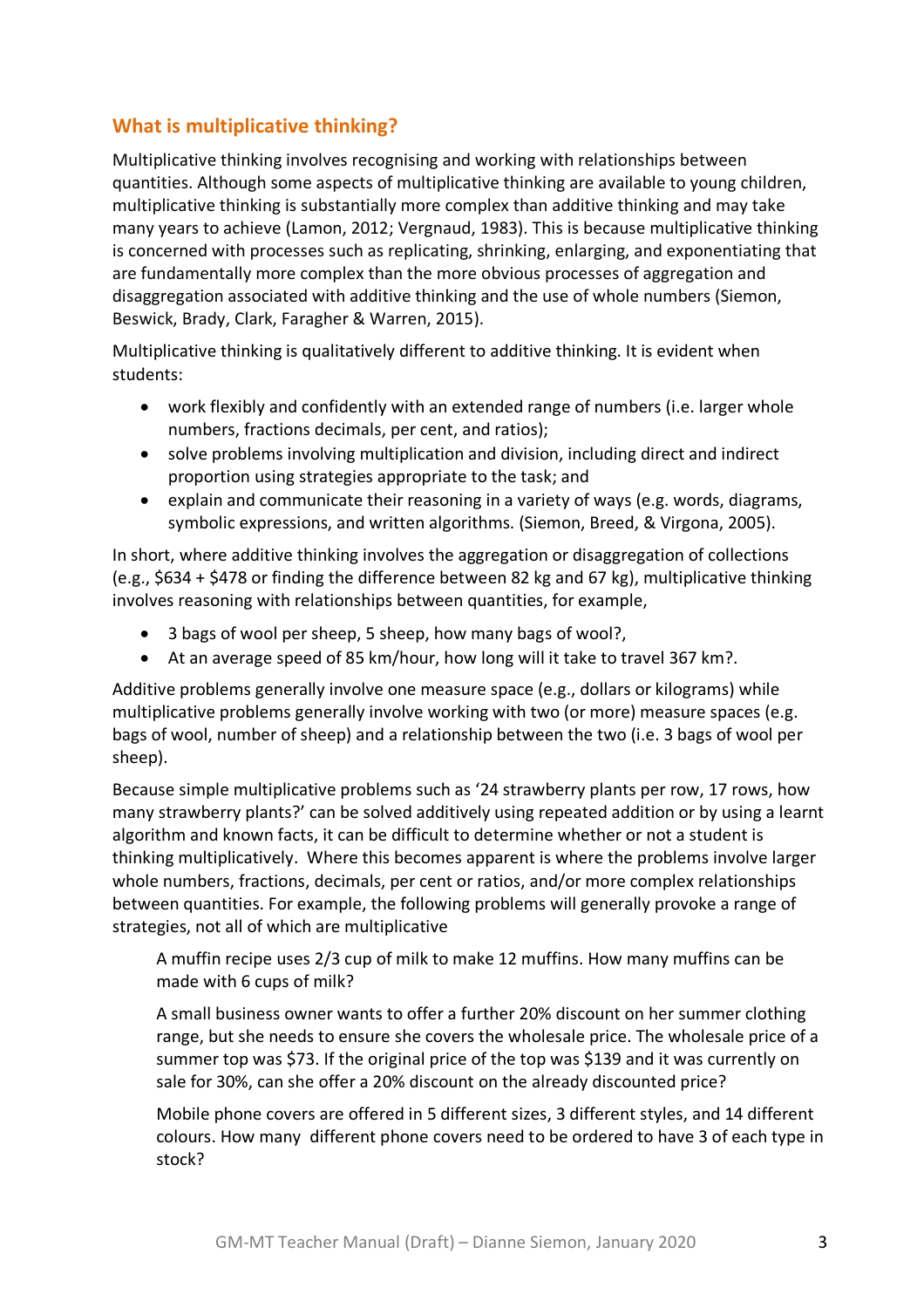Sam said that doubling the dimensions of the garden box would double the volume. Is he correct? Use as much mathematics as you can to justify your conclusion.

If it takes 3 men 24 hours to paint a house, how long will it take 2 men to paint the house?

A wildlife officer estimated that there were 73 koalas in one forest reserve of 328 hectares and 62 in another forest reserve of 263 hectares. Which forest reserve provided more space for each koala?

## **Why is multiplicative thinking important?**

Multiplicative thinking is crucial to success in school mathematics. It underpins nearly all of the topics considered in the middle years and beyond (see Siemon, 2013) and it is fundamental to careers in science, technology, engineering and mathematics (STEM).

Multiplicative thinking is needed to support efficient solutions to more difficult problems involving multiplication and division, fractions, decimal fractions, ratio, rates and percentage, and to solve proportional reasoning problems as they arise in algebra, geometry, measurement, statistics, and probability.

However, Australian research suggests that at least 25% and up to 55% of students in Year 8 do not have access to this critical capacity (Siemon, Breed, Dole, Izard, & Virgona, 2006; Siemon, 2013, 2016, 2019; Siemon, Banks, & Prasad, 2018).

A large-scale study involving just under 7000 Victorian students in Years 5 to 9 found that there was a seven-year range in student mathematics achievement in each year level, which was almost entirely due to the extent to which students had access to multiplicative thinking (Siemon & Virgona, 2001). More recent studies involving up to 32 secondary schools across Australia have confirmed that access to multiplicative thinking remains the reason for the significant difference in student mathematics achievement in Years 7 to 9 (e.g., Siemon, 2013, 2016, 2019; Siemon, Banks, & Prassad, 2018).

Lack of access to multiplicative thinking helps explain the reported decline in the performance of Australian students on international assessments of mathematics (e.g. Thompson, De Bortoli, Underwood, & Schmid, 2019) and the significant decline in the proportion of Year 12 students undertaking the more advanced mathematics courses. But the research also reveals significant inequalities in that students from low socioeconomic communities are far more likely to be represented in the 45 to 55% range of students not having access to multiplicative thinking than students from higher socioeconomic backgrounds, who are more likely to be represented in the 25 to 35% range. This situation is untenable where the fastest growing employment opportunities require some form of STEM qualification.

### **What can be done to support the development of multiplicative thinking?**

Identifying and building on what students know in relation to important mathematics is widely regarded as the key to improving learning outcomes (e.g., Black & Wiliam, 1998; Goss, Hunter, Romanes & Parsonage, 2015; Masters, 2013; Timperley, 2009; Wiliam, 2011).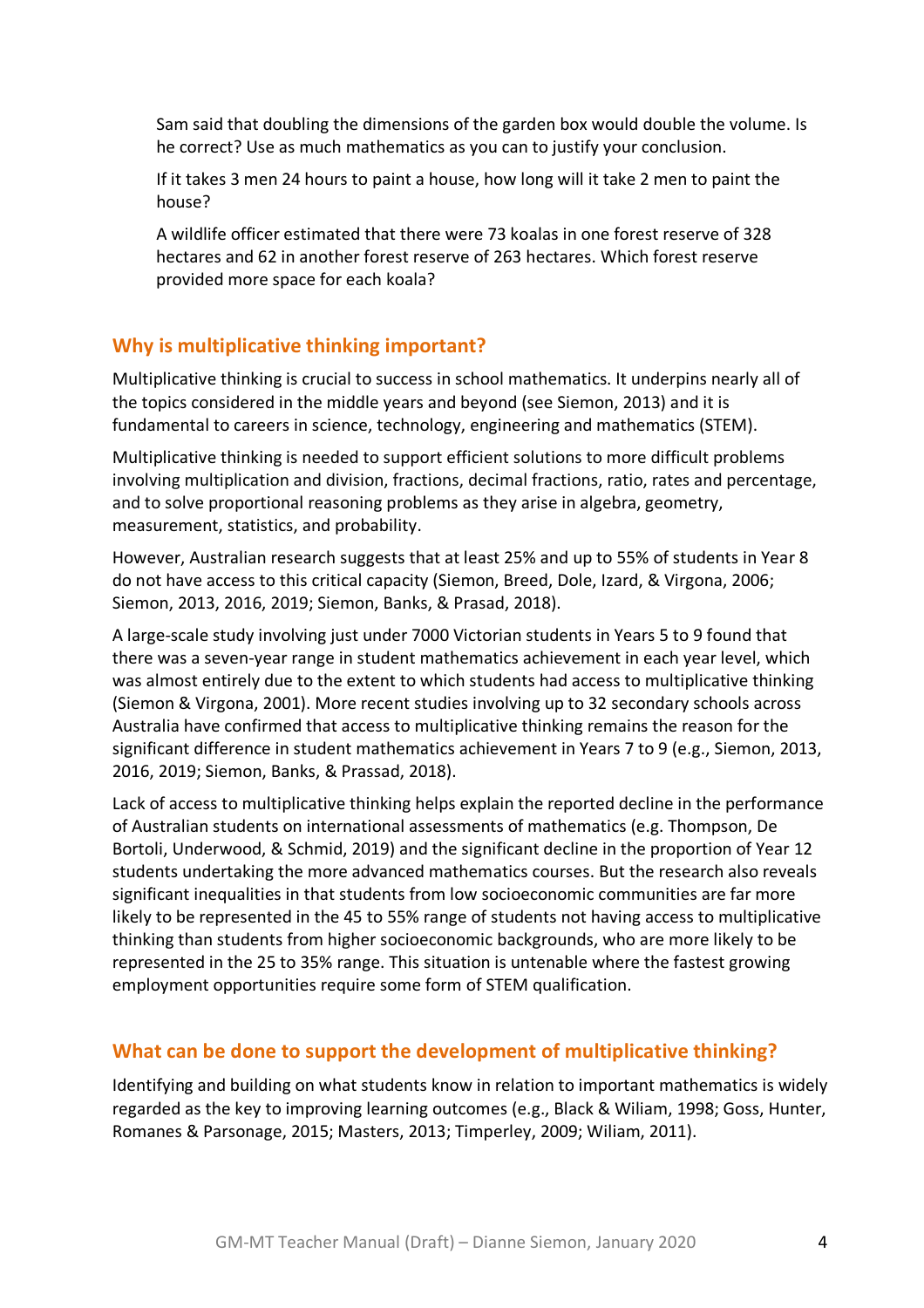Moreover, where teachers are supported to identify and interpret student learning needs, they are more informed about where to start teaching, and better able to scaffold their students' mathematical learning (Callingham, 2010; Clarke, 2001; Siemon, 2016).

In response to the initial research project that identified multiplicative thinking as the source of the seven-year range in mathematics achievement (Siemon & Virgona, 2001), the *Scaffolding Numeracy in the Middle Years* (SNMY) project (2004-2006) used rich tasks and Rasch modelling to investigate the development of multiplicative thinking in just over 3200 students in Years 4 to 8 (Siemon & Breed, 2006; Siemon, Breed, Dole, Izard, & Virgona, 2006). The following resources were developed as a result of the project.

- **A Learning and Assessment Framework for Multiplicative Thinking (LAF)** that comprises an evidenced-based, eight-level learning progression for multiplicative thinking that describes a range of behaviours from additive, count all strategies (Zone 1) to the sophisticated use of proportional reasoning (Zone 8) with multiplicative thinking not evident on a consistent basis until Zone 4. Detailed targeted teaching advice that provides information on what needs to be consolidated and established at each Zone as well as what needs to be introduced and developed to scaffold student learning to the next Zone is also provided (see below)
- **Two validated assessment options** consisting of an extended task and five or six shorter tasks each of which contain two or more items. Partial credit scoring rubrics that value core knowledge, the ability to apply that knowledge, and the capacity to explain and justify are provided as well as two Raw Score Translators that map student scores to the one of the Zones of the learning progression
- **Additional Zone-based resources** were also provided in the form of learning plans and authentic tasks.

The SNMY project also demonstrated that teaching targeted to individual student learning needs can make a significant difference. For example, Breed (2011) undertook a doctoral study as part of the SNMY project. Nine Year 6 students identified in Zone 1 of the LAF in 2004 participated in an 18-week intervention in mid 2005. The students worked with the teacher in small groups using manipulatives, games, discussion and weekly written reflections using the LAF as a guide. When re-assessed three months after the intervention, all nine students shifted at least 4 zones with the majority shifting five Zones to be age and grade appropriate.

### **Targeted teaching**

Targeted teaching is a form of differentiation that is specifically concerned with students' learning needs in relation to a small number of **'big ideas'** in Number, in this case, multiplicative thinking, without which their progress in school mathematics will be seriously impacted (Siemon, 2006; 2017; Siemon, Bleckly, & Neal, 2012).

Targeted teaching is based on the premise that there are three key processes in involved in improving a student's mathematics learning:

- understanding where the learner is right now,
- understanding where the learner needs to be, and
- understanding how to get there (Wiliam, 2013)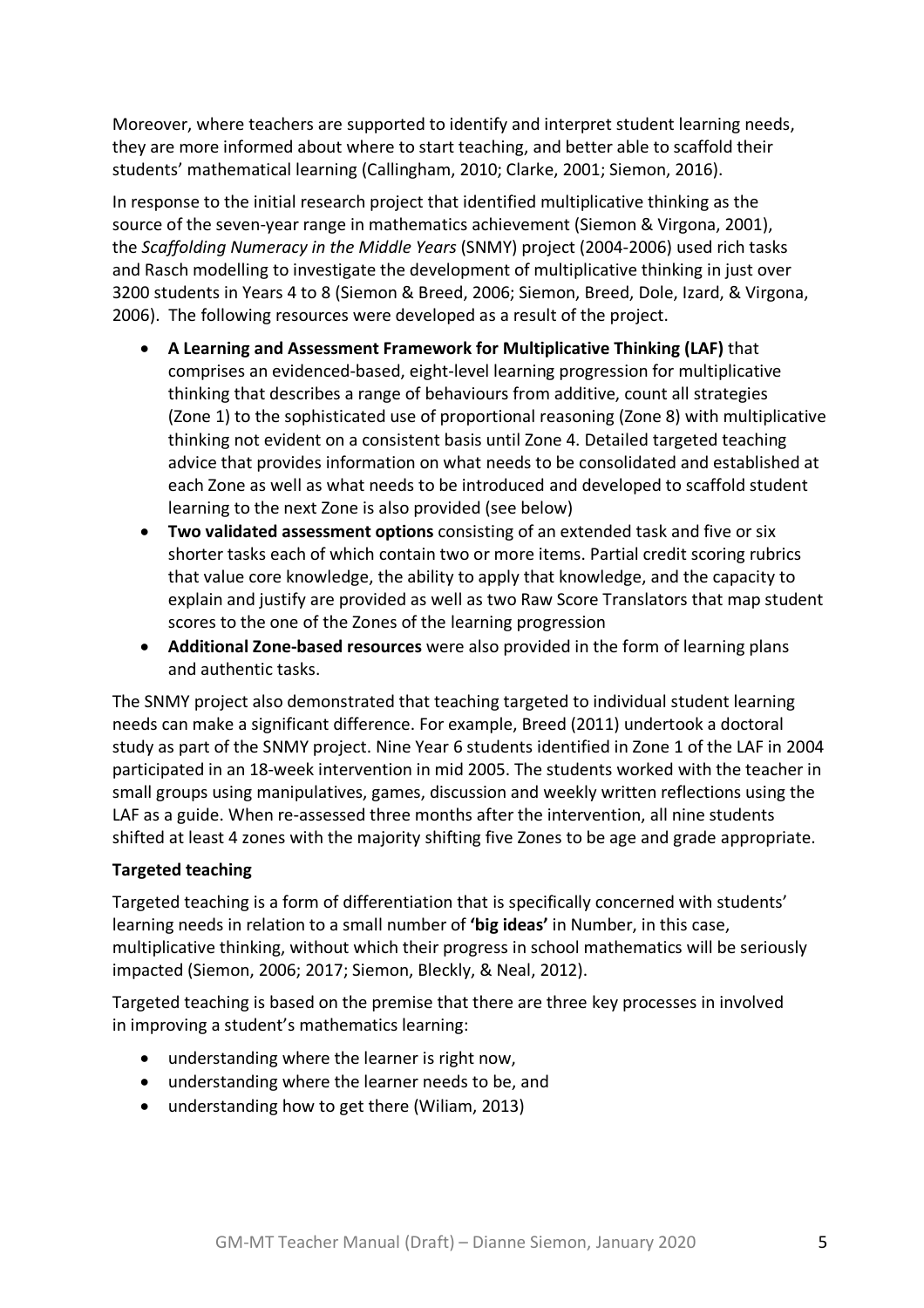Targeted teaching requires:

- **access to accurate information** about what each student is able to do (i.e., reliable, evidence-based eliciting tools)
- **interpretations of student behaviour** in terms of the key steps in the development of important mathematical ideas and strategies
- a **commitment to acting on the evidence** to inform both in-the-moment and future teaching (i.e., to use the evidence obtained to better target the learning needs of all students)
- an **expanded repertoire of teaching approaches** that accommodate and nurture discourse, help uncover and explore students' ideas in constructive ways, and ensure all students can participate in and contribute to the enterprise; and
- **flexibility** to spend time with those who need it most (Siemon, 2006)

The targeted teaching cycle for multiplicative thinking using the SNMY resources is shown in Figure 2 below.



Figure 2. The targeted teaching cycle.

### **Targeting multiplicative thinking works**

 $\overline{a}$ 

Targeted teaching is not easy but where implemented effectively, it can make a significant difference to student mathematics learning outcomes.

**2006** – Overall medium to large effect sizes<sup>2</sup> (in the range 0.45 to 0.75 or more) were found across the SNMY research schools (17 primary, 3 secondary) compared to small to medium effect sizes (in the range of 0.2 to 0.5) in the reference schools (Siemon, Breed, Dole, Izard, & Virgona, 2006).

**2011** – Breed (2011) reported shifts of up to four Zones as a result of a targeted, 18-week intervention based on the Learning and Assessment Framework for Multiplicative Thinking.

**2013** – The results of the *Reframing Mathematical Futures - Priority (RMF-P)* project demonstrated the efficacy of adopting a targeted teaching approach to multiplicative thinking using the SNMY materials in Years 7 to 9 (e.g., Siemon, 2016; Siemon, Banks, & Prassad, 2018).

 $<sup>2</sup>$  An effect size of 0.4 or greater is considered to represent an improvement above what might otherwise be</sup> expected (Hattie, 2012).